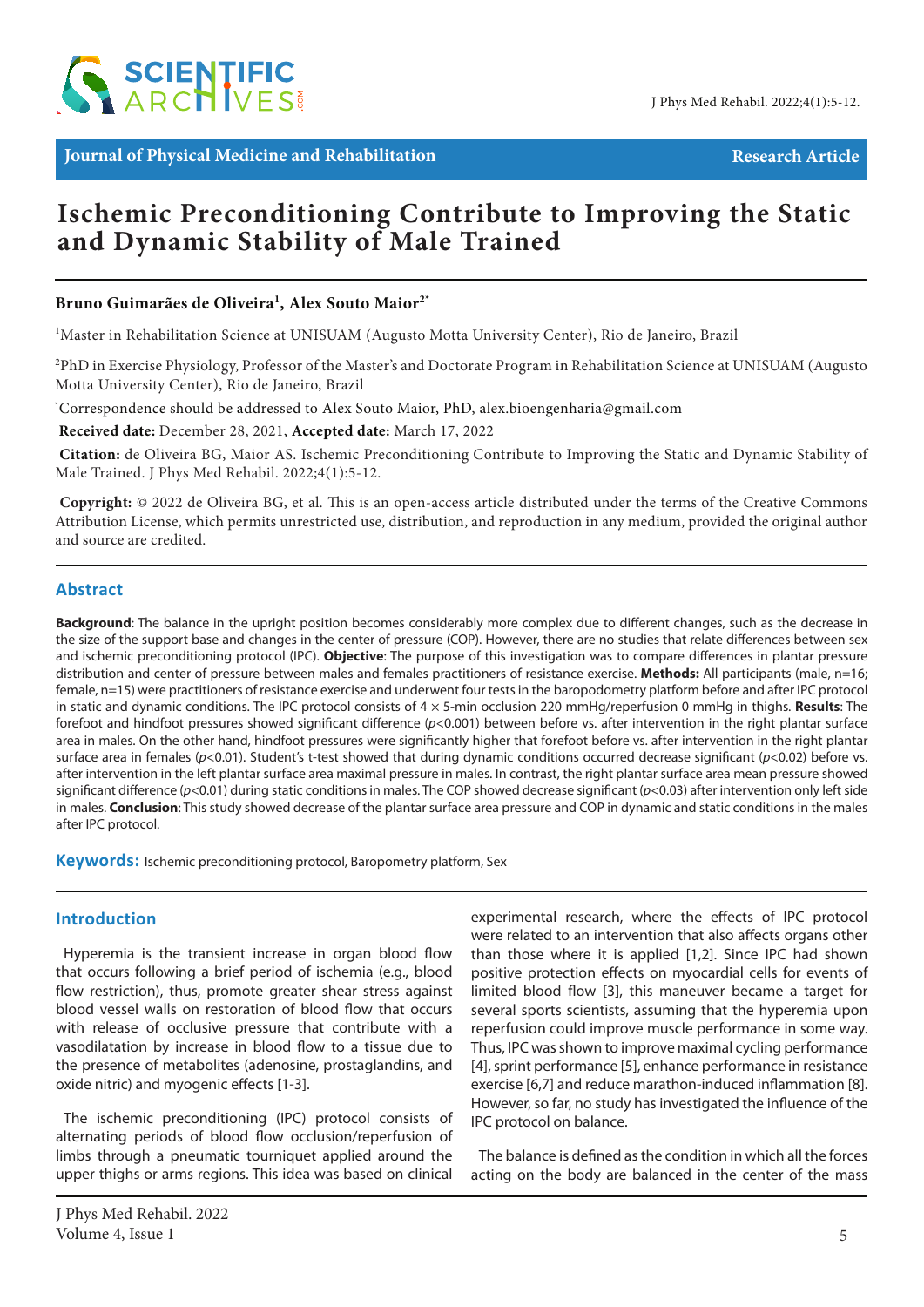and controlled by the support base, in a static or dynamic condition [9,10]. These balance conditions are characterized, respectively, by the absence or presence of speed. However, the ability to maintain balance during voluntary activities and to react to external perturbations becomes considerably more complex due to different changes, such as the decrease in the size of the support base, changes in the center of pressure [COP], and postural changes [9-11]. Hence, a body presents its state of normal balance when the sum of all external forces and all external torques is equal to zero [10-12]. It is noteworthy that the foot helps support, move the body and to absorb ground reaction forces during locomotion, which are the foundations of the human balance and posture, i.e these functions depends largely on the plantar vault, formed by the longitudinal medial and transverse arches [11,12].

Both static and dynamic balance is maintained by the vestibular (labyrinth, cochlear nerves, nuclei, pathways, and interrelations in the central nervous system), proprioceptive (sensory receptors located in joints, muscles, and tendons), and visual systems [11,12]. When these three systems are is a perfect spatial orientation that triggers ocular (vestibule-ocular, optokinetic, cervical-ocular) and spinal (vestibulospinal, vestibular-colic, cervical-colic, cervicalspinal) reflexes appropriate to the automatic and unconscious maintenance of postural control in the environment [11,12]. On the other hand, changes in one or more of these systems can cause imbalance. But the scientific literature still does not directly relate the IPC protocol and balance. Consequently, the absence of data supports the need for additional studies in this area. Hence, the purpose of this study was to compare the plantar surface area, COP and stabilometry variables between males vs. females trained. We hypothesized that males trained would show a better of the balance after IPC protocol.

# **Methods**

## **Study design**

This is a randomized comparative study. The sample size was determined by including all participants that complied with the eligibility criteria. All participants (male and female) were practitioners of resistance exercise and underwent four tests in the baropodometry platform before and after ischemic preconditioning protocol (IPC) in static and dynamic conditions without footwear. All tests were performed in a single assessment session to assess plantar surface area, center of pressure (COP), anteroposterior oscillation, laterolateral oscillation, maximum peak pressure, and mean pressure. In dynamic conditions, we assessed support plantar surface areas of both feet and pressure exerted on the ground. All assessments were taken in a temperature-controlled environment (temperature 21º C, 65% relative humidity) by a Hygro-Thermometer with Humidity Alert (Extech Instruments, Massachusetts, EUA). All assessments occurred between 2:00 and 4:00 P.M.

### **Participants**

This study included 31 healthy and separated into two groups: male (age:  $25.1 \pm 3.8$  years; height: 180.2  $\pm$  5.5 cm; body mass: 80.3  $\pm$  5.8 kg; body fat: 14.2  $\pm$  3.5%; n= 16) and female (age: 24.5  $\pm$  6.1 years; height: 165.2  $\pm$  7.4 cm; body mass: 67.4  $\pm$  8.2 Kg; body fat:  $18.5 \pm 4.2\%$ , n = 15). The participants' training frequency was 4.1  $\pm$  0.3 days/week with a mean duration for each session training of 60 min-1 using resistance training programs.

The participants were eligible if they had not been smokers for the previous 3 months or more; had no cardiovascular or metabolic diseases, systemic hypertension (140/90 mm Hg or use of antihypertensive medication), recent musculoskeletal injury and surgery (in the last 6 months), or pain in any region of the body; and had not used anabolic steroids, drugs or any medication with the potential to impact physical performance (self-reported). This study was approved by the Ethical Committee for Human Experiments of the Augusto Motta University Center, Rio de Janeiro, Brazil (CAAE: 39675820.0.0000.5235). The present study was conducted at the Rehabilitation Science Center, Augusto Motta University Center, Rio de Janeiro, Brazil.

#### **Anthropometric measurements**

Body composition was measured following an 8-h overnight fast by bioelectrical impedance analysis using a device with built-in hand and foot electrodes (BIO 720, Avanutri, Rio de Janeiro, Brasil). The participants wore their normal indoor clothing and were instructed to stand barefoot in an upright position with both feet on separate electrodes on the device's surface and with their arms ab¬ducted and both hands gripping two separate electrodes on each handle of the device. All biometric measurements were carried out in an air-conditioned room (21°C). No clinical problems occurred during the study.

## **Ischemic preconditioning protocol**

The IPC session consisted of 4 cycles of 5 minutes of occlusion at 220 mm Hg of pressure using an 85 x 10-cm pneumatic tourniquet applied around the subinguinal region of the upper thighs (Avanutri, Rio de Janeiro, Brazil) alternated with 5 minutes of reperfusion at 0 mm Hg resulting in a total intervention of 40 minutes. The pressure used and cuff width were in accordance with previous studies to certify that subjects had the blood flow occluded during the intervention [6]. The occlusion and reperfusion phases were conducted with subjects remaining supine. The effectiveness of occlusion in the IPC session was checked by auscultation of the arteries around the ankle during the phases when the cuff was inflated and was deflated and controlled during the occlusion maneuver [6]. Five minutes after the interventions (IPC), subjects performed tests in the baropodometry platform.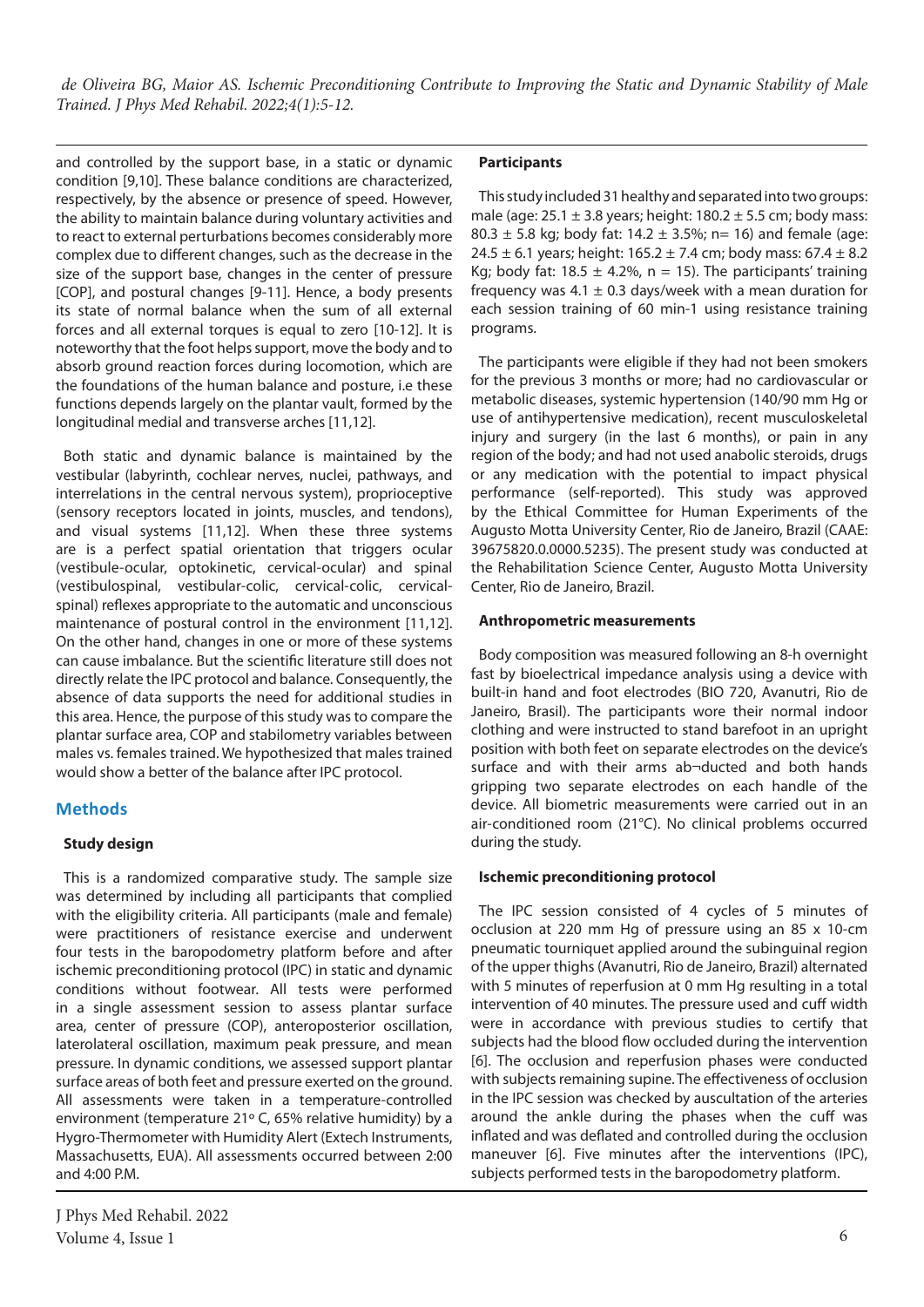#### **Baropodometry assessment**

The baropodometry platform consisted of a support with a 655 mm long and 534 mm wide (BaroScan®, Londrina, Brazil). The board contained 4096 platinums electronic sensors covered by an alveolar rubber captor that gives pressure information from each foot through a USB cable to the computer for an appropriate software (BaroSys). The sampling rate was set at 100 Hz for static assessment and 200 Hz for dynamic assessment.

Before assessments, all individuals remained in a standing, bipedal position with the arms pending along the body over the platform with their eyes open mirrored to a fixed point on the wall of the examination room. During static conditions, the subjects stood on the platform in an orthostatic position for 5 s (Figure 1). In dynamic conditions, the subjects walked on the platform during data collection (Figure 1). The following parameters were considered in static condition: support surface areas of both feet; the percentage distribution of the load between hindfoot and forefoot; and the pressure exerted upon the medial and lateral portions of each foot. In dynamic conditions, we assessed support surface areas of both feet and pressure exerted on the ground. The forefoot was assumed as the foot part anterior to the gravity center and the hindfoot as the part posterior to the center of gravity registered on the device.

#### **Statistical analysis**

All data are presented as mean  $\pm$  SD. Statistical analysis was initially performed using the Shapiro-Wilk normality test and the homocedasticity test (Bartlett criterion). To test the reproducibility between the tests, the intraclass correlation coefficient (ICC) was used. Two-way analysis of variance (ANOVA) was used to test for main and interaction effects of the group (males vs. females) and timing of measurement for each outcome variable independently (right vs. left) and the post hoc Bonferroni was used to possibility a statistically significant. Student's t-test was used to assess differences between tests in the baropodometry platform (before vs. after ischemic preconditioning protocol). The effect size (ES) of the difference between DL and NDL was assessed using Cohen's d. Values of *d*<0.1, from 0.1 to <0.20, from 0.20 to <0.50, from 0.50 to <0.80, and  $\geq$  0.80 were considered as trivial, small, moderate, large and very large, respectively. The significance level was set at 0.05 and the software used for statistics was GraphPad® (Prism 6.0, San Diego, CA, USA).



**Figure 1**: Example of a baropodometry assessment.

J Phys Med Rehabil. 2022 Volume 4, Issue 1 7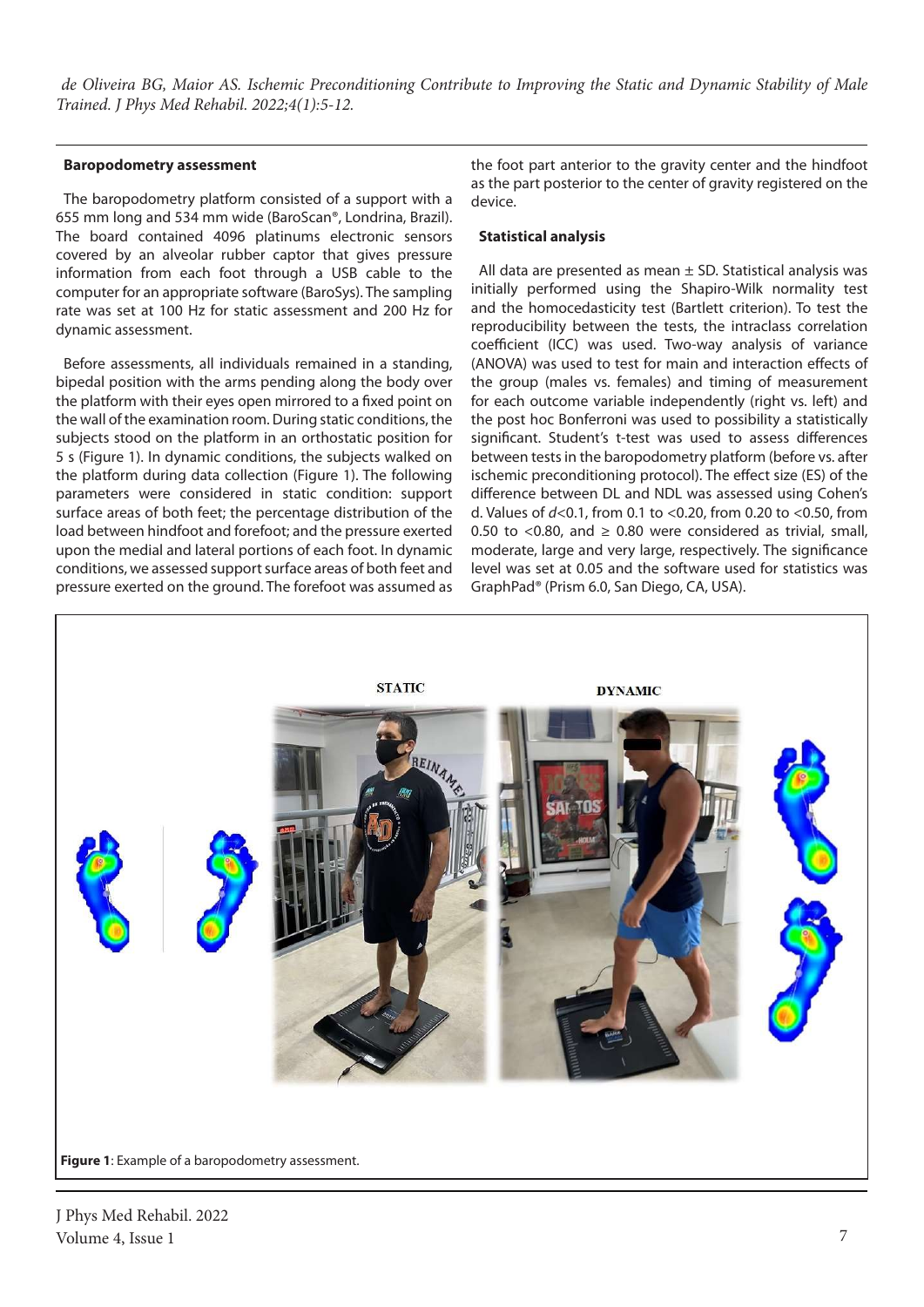# **Results**

The two-way ANOVA yielded main effects for group in static left foot ( $F_{1,54}$ = 31.16, *p*<0.0001), static right foot ( $F_{1,54}$ = 39.29, *p*<0.0001), dynamic left foot (*F*1,28= 17.96, *p*<0.0002) and dynamic right foot (*F*1,28= 18.51, *p*<0.0002), such that Bonferroni post- hoc showed significant differences in plantar surface area (cm<sup>2</sup>) between males vs. females group (Table 1). Table 2 demonstrated that both forefoot and hindfoot pressures showed significant difference (*p*<0.001) between before vs. after intervention in the right plantar surface area (%) in males. On the other hand, hindfoot pressures were significantly higher that forefoot before vs. after intervention in the right plantar surface area (%) in females (Table 2). However, males showed a significant difference between hindfoot vs. forefoot right only before intervention.

| <b>Table 1:</b> Comparisons of plantar surface area (cm <sup>2</sup> ) between male vs. female trained. |              |                  |                  |                                        |        |
|---------------------------------------------------------------------------------------------------------|--------------|------------------|------------------|----------------------------------------|--------|
|                                                                                                         |              | <b>MALE</b>      | <b>FEMALE</b>    | 95% CI                                 | p<     |
| <b>Static</b><br>(PRE)                                                                                  | <b>Right</b> | $100.5 \pm 17.3$ | $72.1 \pm 16.5$  | $-29.4$<br>$(-44.3 \text{ to } -14.5)$ | 0.0001 |
|                                                                                                         | Left         | $97.8 \pm 17.6$  | $74.1 \pm 18.9$  | $-25.1$<br>$(-40.1 \text{ to } -10.1)$ | 0.001  |
| <b>Static</b><br>(POST)                                                                                 | <b>Right</b> | $100.1 \pm 16.3$ | $73.1 \pm 18.6$  | $-27.8$<br>$(-42.6 \text{ to } -12.9)$ | 0.0001 |
|                                                                                                         | Left         | $98.8 \pm 16.7$  | $73.2 \pm 16.7$  | $-26.3$<br>$(-41.3 \text{ to } -11.3)$ | 0.001  |
| Dynamic<br>(PRE)                                                                                        | <b>Right</b> | $138.7 \pm 16.9$ | $111.1 \pm 19.7$ | $-27.6$<br>$(-43.1$ to $-12.2)$        | 0.001  |
|                                                                                                         | Left         | $137.8 \pm 18.3$ | $107.4 \pm 21.3$ | $-30.4$<br>$(-46.8 \text{ to } -14.1)$ | 0.001  |
| Dynamic<br>(POST)                                                                                       | <b>Right</b> | $138.5 \pm 18.5$ | $109.4 \pm 17.8$ | $-29.1$<br>$(-44.5 \text{ to } -13.6)$ | 0.001  |
|                                                                                                         | Left         | $136.1 \pm 18.4$ | $107.1 \pm 19.7$ | $-29.1$<br>$(-45.5 \text{ to } -12.7)$ | 0.001  |

|              |                    |                    | Table 2: Comparisons of plantar surface area (%) of the forefoot and hindfoot between male vs. female trained. |                                                         |                    |
|--------------|--------------------|--------------------|----------------------------------------------------------------------------------------------------------------|---------------------------------------------------------|--------------------|
|              | <b>PRE</b>         | <b>POST</b>        | 95% CI                                                                                                         | p<                                                      | <b>ES</b>          |
| <b>Right</b> | $43.5 \pm 9.1$     | $50.5 \pm 9.6$     | $-6.9$<br>$(-10.9 \text{ to } -3.1)$                                                                           | 0.001                                                   | 0.75<br>(large)    |
| Left         | $45.8 \pm 11.5$    | $46.9 \pm 12.9$    | $-1.9$<br>$(-8.2 \text{ to } -4.3)$                                                                            | 0.52                                                    | 0.10<br>(small)    |
| <b>Right</b> | $56.4 \pm 9.1*$    | $49.4 \pm 9.6$     | 1.1<br>$(-3.9 \text{ to } -6.2)$                                                                               | 0.001                                                   | 0.75<br>(large)    |
| Left         | $54.1 \pm 11.5$    | $53.1 \pm 12.9$    | 1.1<br>$(-3.9 \text{ to } 6.2)$                                                                                | 0.63                                                    | 0.10<br>(small)    |
| <b>Right</b> | $37.2 \pm 13.9$    | $41.7 \pm 10.2$    | 4.5<br>$(-1.7 \text{ to } -10.7)$                                                                              | 0.14                                                    | 0.37<br>(moderate) |
| Left         | $44.1 \pm 10.3$    | $46.1 \pm 12.9$    | 1.9<br>$(-4.3 \text{ to } 8.2)$                                                                                | 0.52                                                    | 0.16<br>(small)    |
| <b>Right</b> | $62.7 \pm 13.9***$ | $58.2 \pm 10.2$ ** | $-4.5$<br>$(-10.7 \text{ to } 1.7)$                                                                            | 0.14                                                    | 0.37<br>(moderate) |
| Left         | $55.8 \pm 10.3$    | $53.9 \pm 12.9$    | $-1.9$<br>$(-8.3 \text{ to } 4.3)$                                                                             | 0.52                                                    | 0.17<br>(small)    |
|              |                    |                    |                                                                                                                | $*$ $\sim$ 0.03 $-$ Hindfoot $\mu$ . Equator tight male |                    |

\*p<0.02 = Hindfoot vs. Forefoot right male.

\*\*p<0.01 = Hindfoot vs. Forefoot right female.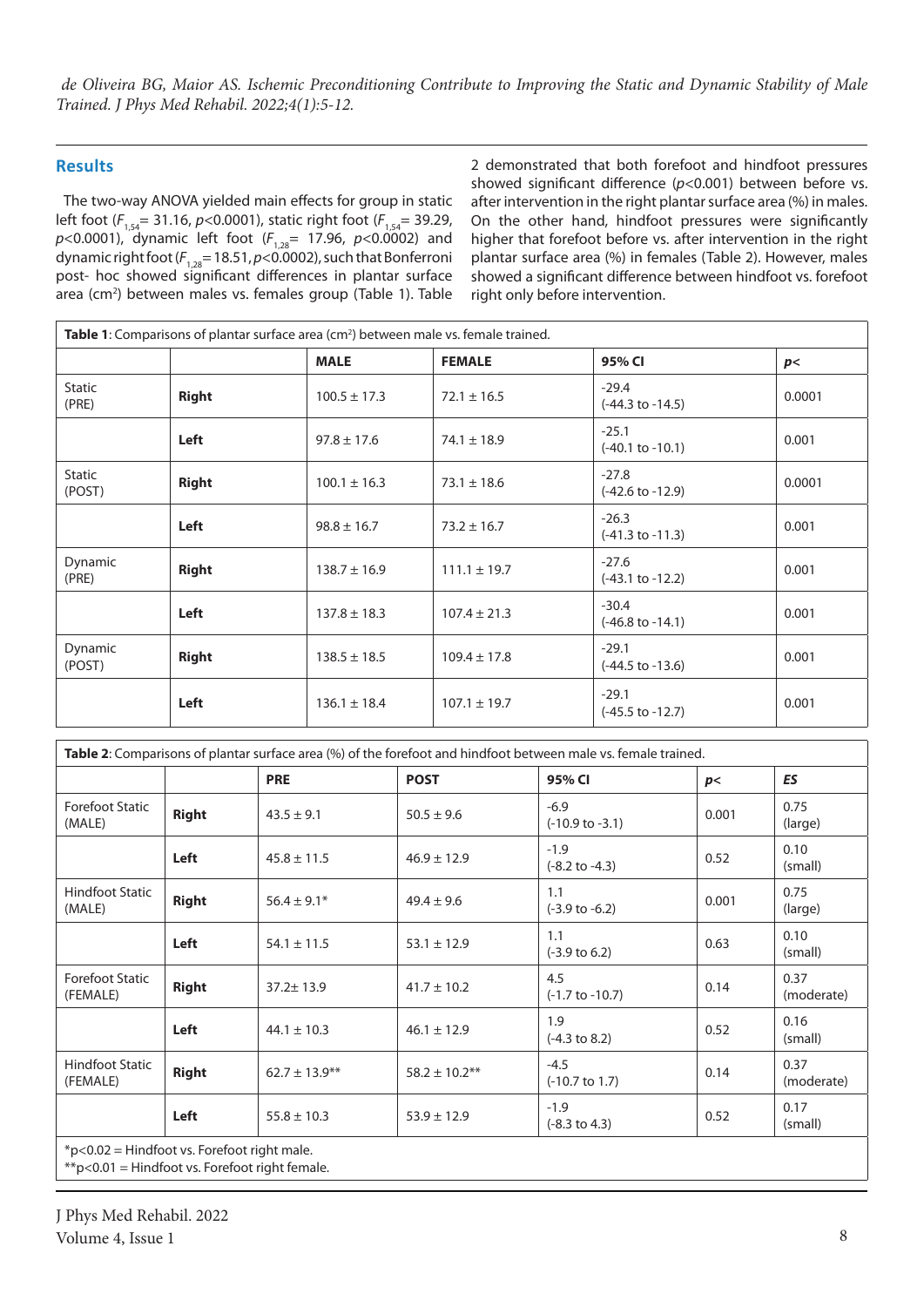Table 3 compares the plantar surface area maximal pressure between males vs. females. Student's t-test showed that during dynamic conditions occurred decrease significant (*p*<0.02) before vs. after intervention in the left plantar surface area maximal pressure in males (Table 3). In contrast, the right plantar surface area means pressure showed significant difference (*p*<0.01) during static conditions in males (Table 4). The center of pressure (COP) showed decrease significant (*p*<0.03) after intervention only left side in males (Table 5). However, none of the stabilometry variables (anteroposterior and laterolateral oscillation) showed a significant difference between males vs. females (*p*>0.05) (Figure 2).

| Table 3: Comparisons of plantar surface area maximal pressure (kgf/cm <sup>2</sup> ) between male vs. female trained. |              |               |               |                                        |      |                    |
|-----------------------------------------------------------------------------------------------------------------------|--------------|---------------|---------------|----------------------------------------|------|--------------------|
|                                                                                                                       |              | <b>PRE</b>    | <b>POST</b>   | 95% CI                                 | p<   | ES                 |
| Static position<br>(MALE)                                                                                             | <b>Right</b> | $1.1 \pm 0.3$ | $1.1 \pm 0.5$ | $-0.04$<br>$(-0.27 \text{ to } 0.17)$  | 0.64 | 0.15<br>(small)    |
|                                                                                                                       | Left         | $1.1 \pm 0.2$ | $1.2 \pm 0.4$ | 0.11<br>$(-0.14 \text{ to } 0.3)$      | 0.36 | 0.44<br>(moderate) |
| Dynamic position<br>(MALE)                                                                                            | <b>Right</b> | $1.4 \pm 0.4$ | $1.4 \pm 0.6$ | $-.003$<br>$(-0.30 \text{ to } 0.29)$  | 0.97 | 0.01<br>(trivial)  |
|                                                                                                                       | Left         | $1.8 \pm 0.7$ | $1.4 \pm 0.6$ | $-0.30$<br>$(-0.56 \text{ to } -0.04)$ | 0.02 | 0.45<br>(moderate) |
| Static position<br>(FEMALE)                                                                                           | <b>Right</b> | $1.4 \pm 0.4$ | $1.3 \pm 0.3$ | $-0.15$<br>$(-0.33 \text{ to } 0.02)$  | 0.08 | 0.40<br>(moderate) |
|                                                                                                                       | Left         | $1.3 \pm 0.3$ | $1.4 \pm 0.4$ | 0.06<br>$(-0.16 \text{ to } 0.29)$     | 0.53 | 0.17<br>(small)    |
| Dynamic position<br>(FEMALE)                                                                                          | <b>Right</b> | $1.8 \pm 0.4$ | $1.9 \pm 0.8$ | 0.13<br>$(-0.38 \text{ to } 0.66)$     | 0.58 | 0.18<br>(small)    |
|                                                                                                                       | Left         | $1.7 \pm 0.4$ | $1.8 \pm 0.4$ | 0.07<br>$(-0.25 \text{ to } 0.40)$     | 0.62 | 0.17<br>(small)    |

| Table 4: Comparisons of plantar surface area mean pressure (kgf/cm <sup>2</sup> ) between male vs. female trained. |              |                 |                 |                                         |      |                    |
|--------------------------------------------------------------------------------------------------------------------|--------------|-----------------|-----------------|-----------------------------------------|------|--------------------|
|                                                                                                                    |              | <b>PRE</b>      | <b>POST</b>     | 95% CI                                  | p<   | ES                 |
| Static position<br>(MALE)                                                                                          | <b>Right</b> | $0.38 \pm 0.07$ | $0.36 \pm 0.07$ | $-0.02$<br>$(-0.03 \text{ to } -0.006)$ | 0.01 | 0.32<br>(moderate) |
|                                                                                                                    | Left         | $0.37 \pm 0.05$ | $0.37 \pm 0.05$ | $-0.003$<br>$(-0.01 \text{ to } 0.009)$ | 0.59 | 0.06<br>(trivial)  |
| Dynamic position<br>(MALE)                                                                                         | <b>Right</b> | $0.35 \pm 0.06$ | $0.35 \pm 0.05$ | $-0.001$<br>$(-0.01 \text{ to } 0.01)$  | 0.87 | 0.02<br>(trivial)  |
|                                                                                                                    | Left         | $0.35 \pm 0.05$ | $0.35 \pm 0.05$ | 0.002<br>$(-0.008 \text{ to } 0.01)$    | 0.62 | 0.05<br>(trivial)  |
| Static position<br>(FEMALE)                                                                                        | <b>Right</b> | $0.40 \pm 0.1$  | $0.39 \pm 0.09$ | $-0.003$<br>$(-0.03 \text{ to } 0.03)$  | 0.82 | 0.04<br>(trivial)  |
|                                                                                                                    | Left         | $0.38 \pm 0.07$ | $0.37 \pm 0.07$ | $-0.004$<br>$(-0.02 \text{ to } 0.01)$  | 0.67 | 0.06<br>(trivial)  |
| Dynamic position<br>(FEMALE)                                                                                       | <b>Right</b> | $0.33 \pm 0.06$ | $0.34 \pm 0.05$ | 0.001<br>$(-0.01 \text{ to } 0.01)$     | 0.86 | 0.03<br>(trivial)  |
|                                                                                                                    | Left         | $0.35 \pm 0.06$ | $0.34 \pm 0.05$ | $-0.003$<br>$(-0.02 \text{ to } 0.01)$  | 0.72 | 0.06<br>(trivial)  |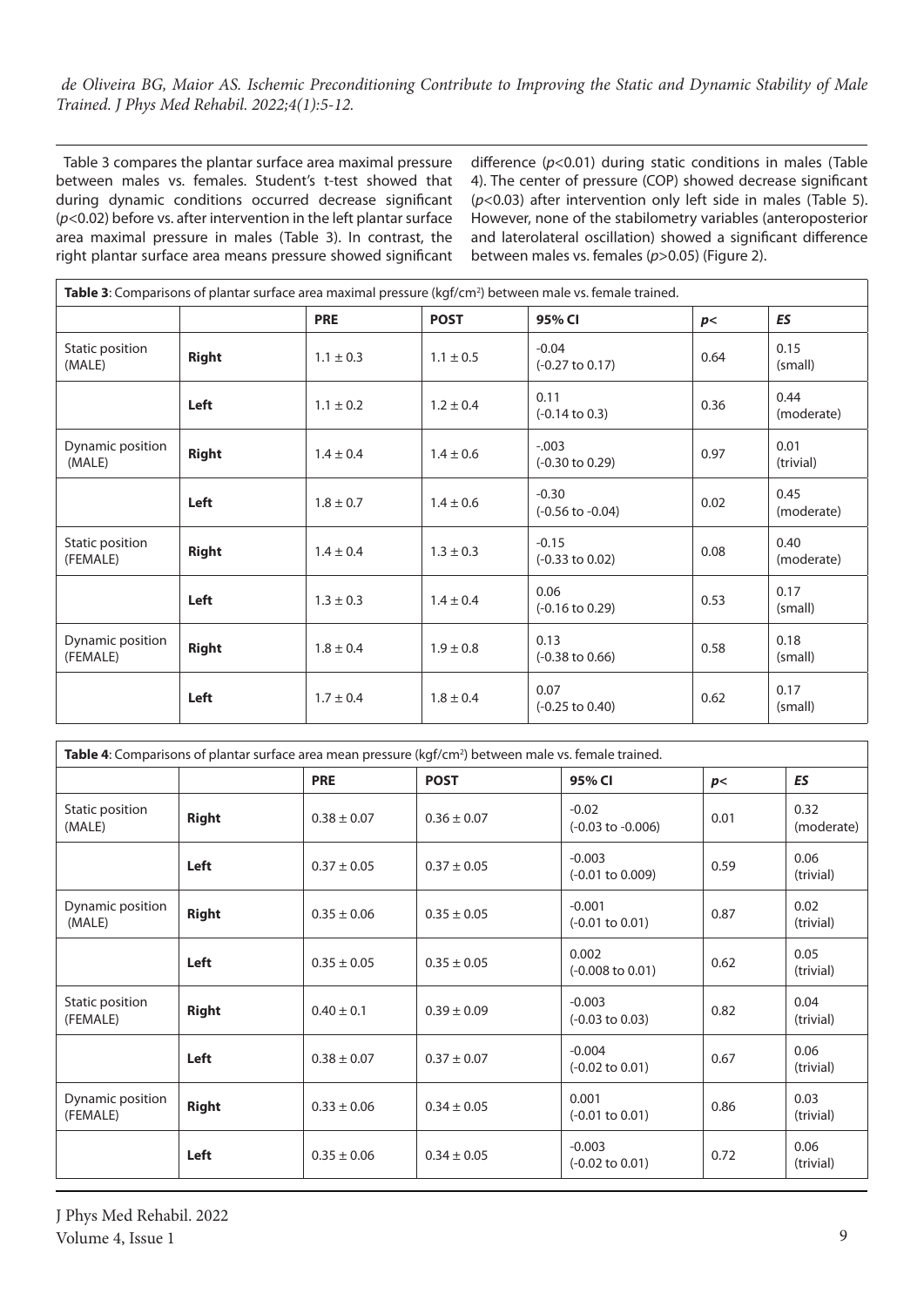*de Oliveira BG, Maior AS. Ischemic Preconditioning Contribute to Improving the Static and Dynamic Stability of Male Trained. J Phys Med Rehabil. 2022;4(1):5-12.*

| Table 5: Comparisons of COP (cm) between male vs. female trained. |              |                |                |                                       |      |                    |
|-------------------------------------------------------------------|--------------|----------------|----------------|---------------------------------------|------|--------------------|
|                                                                   |              | <b>PRE</b>     | <b>POST</b>    | 95% CI                                | p<   | ES                 |
| MALE                                                              | <b>Right</b> | $12.4 \pm 1.5$ | $12.6 \pm 1.9$ | 0.17<br>$(-0.63 \text{ to } 0.98)$    | 0.65 | 0.10<br>(small)    |
|                                                                   | Left         | $13.1 \pm 1.8$ | $12.2 \pm 2.1$ | $-0.78$<br>$(-1.4 \text{ to } -0.07)$ | 0.03 | 0.39<br>(moderate) |
| <b>FEMALE</b>                                                     | <b>Right</b> | $11.3 \pm 1.3$ | $11.4 \pm 2.1$ | 0.14<br>$(-0.9 \text{ to } 1.1)$      | 0.77 | 0.08<br>(trivial)  |
|                                                                   | Left         | $11.7 \pm 2.4$ | $12.1 \pm 2.8$ | 0.39<br>$(-0.77 \text{ to } 1.5)$     | 0.47 | 0.15<br>(small)    |



# **Discussion**

This study aimed at investigating the contribution of the IPC protocol in the static and dynamic balance between males and females trained. The main results obtained with this study were that  $[a]$  males showed greater plantar surface area (cm<sup>2</sup>) when compared to females, [b] males showed similar right plantar surface area between forefoot and hindfoot after IPC protocol, [c] females revealed a significant increase of hindfoot in the right plantar surface area (%) before and after IPC protocol, [d] in dynamic conditions was observed decrease of the left plantar surface area maximal pressure in males after IPC protocol, [e] in static conditions were observed decrease of the right plantar surface area mean pressure in males after IPC protocol, and [f] COP reduced significantly in the left side in males after IPC protocol.

Anatomical or biomechanical variations between males and females can directly intervene in balance and plantar pressure. Some studies reported differences in feet and gait-related anatomy and habits between males and females [13,14]. Other studies showed that males had a foot longer, higher plantar fascia and heel fat pad thickness compared with females [15,16]. In general, male and female feet are different to varying degrees with respect to arch lateral side of the foot, the first toe, heel-to-toe length, ball length, ball width, ball circumference, malleoli height, and arch dimensions [15,16]. These differences should be taken into account in relation greater plantar surface area in static and dynamic conditions in males when compared to females.

Differences were observed in the fore-/Hind-foot in the right foot load distribution parameters between males and females. Our results showed that independent of the IPC protocol was observed plantar load distribution in right hindfoot in the females. Our findings agree with the ideal load values reported in scientific literature, i.e suggested that 60% of the weight should rest on the hindfoot and 40% on the forefoot [17,18]. On the other hand, females showed asymmetric distribution of plantar load distribution during static condition. We may hypothesize that way of loading and setting of the foot is often the result of biomechanical variations from structural changes in the spine that can cause of asymmetry of foot loads, weakening of their muscle, ankle stabilization and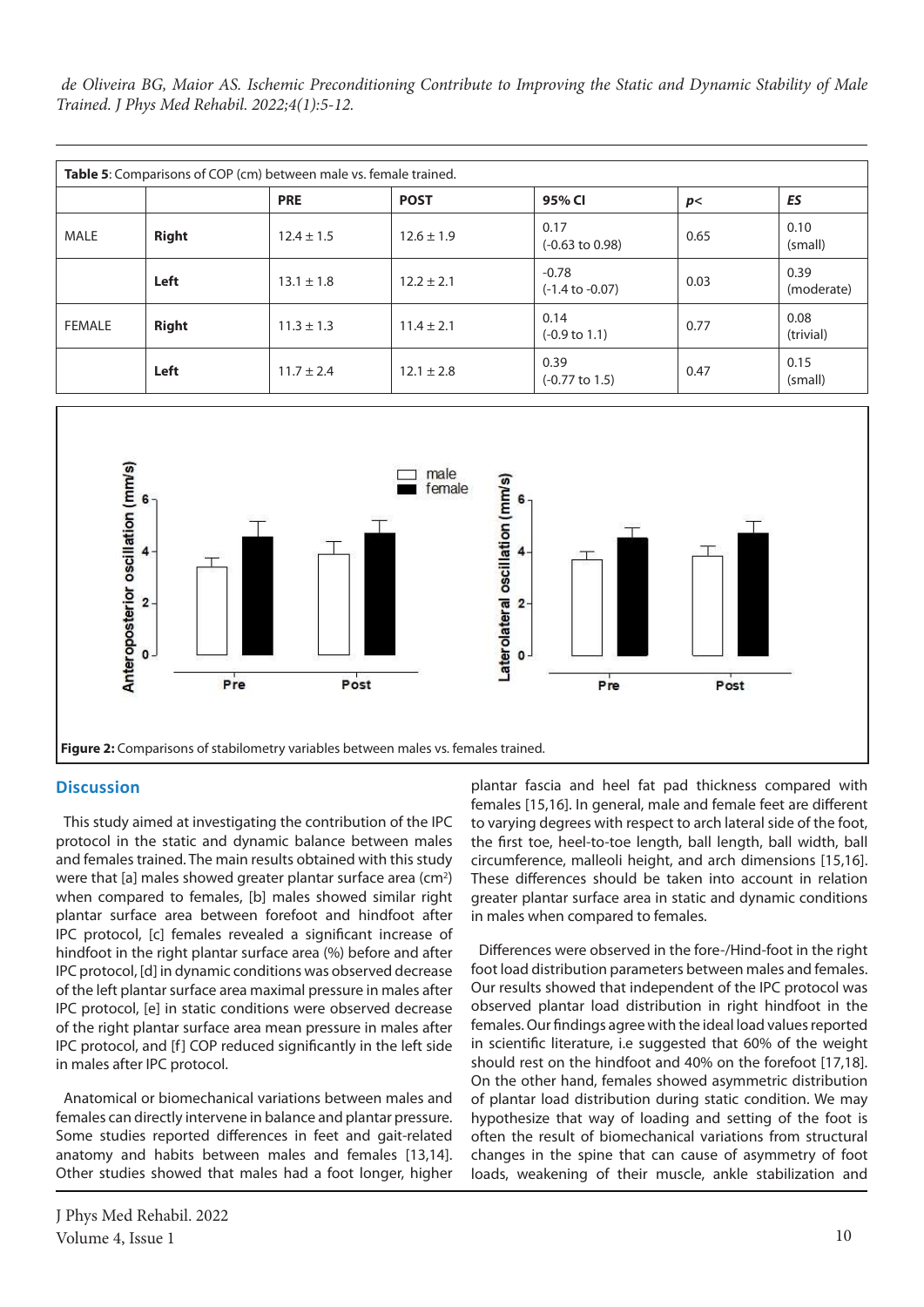gait asymmetry [19]. However, males showed similar right plantar surface area between the forefoot and hindfoot after IPC protocol. This result can be associated to biochemical messengers, enhanced of the motor-evoked potential and activation of the nerve pathways, or a combination of these, in response to IPC protocol [20,21]. In addition, we hypothesized that the decrease plantar surface area pressure (maximal and mean) and COP in males can be result from the reduced vertical component of ground reaction force after IPC protocol. However, we did not explore the mechanism and future studies comparing neurologic response, such as motor-evoked potential and activation of the nerve pathways, are warranted. In view of these concepts, the observed fading of the initial improvements in performance over time could be interpreted as some kind of habituation to the IPC interventions.

The limitations of the study include the absence of measures of physiological parameters, which would be interesting; this, yet, does not limit the answer to the study question. In addition, longitudinal studies are needed to define a causeand-effect relationship differences between sex.

## **Conclusion**

This study showed decrease of the plantar surface area pressure and COP in dynamic and static conditions in the males after IPC protocol. These data contribute to the qualitative and quantitative understanding of the differences between sex in balance condition with using of the IPC protocol.

# **Conflict of Interest**

The author states no conflict of interest.

## **Acknowledgments**

The investigators would like to thank the 40 healthy male and female that participated in the study. The study was supported by the Coordenação de Aperfeiçoamento de Pessoal de Nível Superior, Brazil [CAPES], Finance Code 001.

## **Authors Contribution**

Bruno Guimarães de Oliveira: a. Design and analysis and interpretation of data; b. Writing of the manuscript; c. Final approval of the version to be published. Alex Souto Maior: a. Design and analysis and interpretation of data; b. Writing of the manuscript; c. Final approval of the version to be published.

# **References**

1. Li S, Hafeez A, Noorulla F, Geng X, Shao G, Ren C, et al. Preconditioning in neuroprotection: From hypoxia to ischemia. Prog Neurobiol. 2017;157:79-91.

2. Xie Y, Jiang D, Xiao J, Fu C, Zhang Z, Ye Z, et al. Ischemic

J Phys Med Rehabil. 2022 Volume 4, Issue 1  $11$ 

preconditioning attenuates ischemia/reperfusion-induced kidney injury by activating autophagy via the SGK1 signaling pathway. Cell Death Dis. 2018;9(3):338.

3. Turrell HE, Thaitirarot C, Crumbie H, Rodrigo G. Remote ischemic preconditioning of cardiomyocytes inhibits the mitochondrial permeability transition pore independently of reduced calcium-loading or sarcKATP channel activation. Physiol Rep. 2014;2(11):e12231.

4. Paradis-Deschênes P, Joanisse DR, Mauriège P, Billaut F. Ischemic Preconditioning Enhances Aerobic Adaptations to Sprint-Interval Training in Athletes Without Altering Systemic Hypoxic Signaling and Immune Function. Front Sports Act Living. 2020;2:41.

5. Lindsay A, Petersen C, Blackwell G, Ferguson H, Parker G, Steyn N, et al. The effect of 1 week of repeated ischaemic leg preconditioning on simulated Keirin cycling performance: a randomised trial. BMJ Open Sport Exerc Med. 2017;3(1):e000229.

6. Marocolo M, Willardson JM, Marocolo IC, da Mota GR, Simão R, Maior AS. Ischemic Preconditioning and Placebo Intervention Improves Resistance Exercise Performance. J Strength Cond Res. 2016;30(5):1462-9.

7. Marocolo M, Marocolo IC, da Mota GR, Simão R, Maior AS, Coriolano HJ. Beneficial Effects of Ischemic Preconditioning in Resistance Exercise Fade Over Time. Int J Sports Med. 2016;37(10):819-24.

8. Mieszkowski J, Stankiewicz B, Kochanowicz A, Niespodziński B, Borkowska A, Antosiewicz J. Effect of Ischemic Preconditioning on Marathon-Induced Changes in Serum Exerkine Levels and Inflammation. Front Physiol. 2020;11: 571220.

9. Lee CH, Sun TL. Evaluation of postural stability based on a force plate and inertial sensor during static balance measurements. J Physiol Anthropol. 2018;37(1):27.

10. Yiou E, Caderby T, Delafontaine A, Fourcade P, Honeine JL. Balance control during gait initiation: State-of-the-art and research perspectives. World J Orthop. 2017;8(11):815-28.

11. Riemann BL, Lephart SM. The sensorimotor system, part I: the physiologic basis of functional joint stability. J Athl Train. 2002;37(1):71-9.

12. Ivanenko Y, Gurfinkel VS. Human postural control. Frontiers in Neuroscience. 2018;12:171.

13. Putti AB, Arnold GP, Abboud RJ. Foot pressure differences in men and women. Foot and Ankle Surgery. 2010; 16: 21–4.

14. Cho SH, Park JM, Kwon OY. Sex differences in three dimensional gait analysis data from 98 healthy Korean adults. Clin Biomech [Bristol, Avon]. 2004;19(2):145-52.

15. Taş S. Effect of Sex on Mechanical Properties of the Plantar Fascia and Heel Fat Pad. Foot Ankle Spec. 2018;11(5):403-9.

16. Luo G, Houston VL, Mussman M, Garbarini M, Beattie AC, Thongpop C. Comparison of male and female foot shape. J Am Podiatr Med Assoc. 2009 S;99(5):383-90.